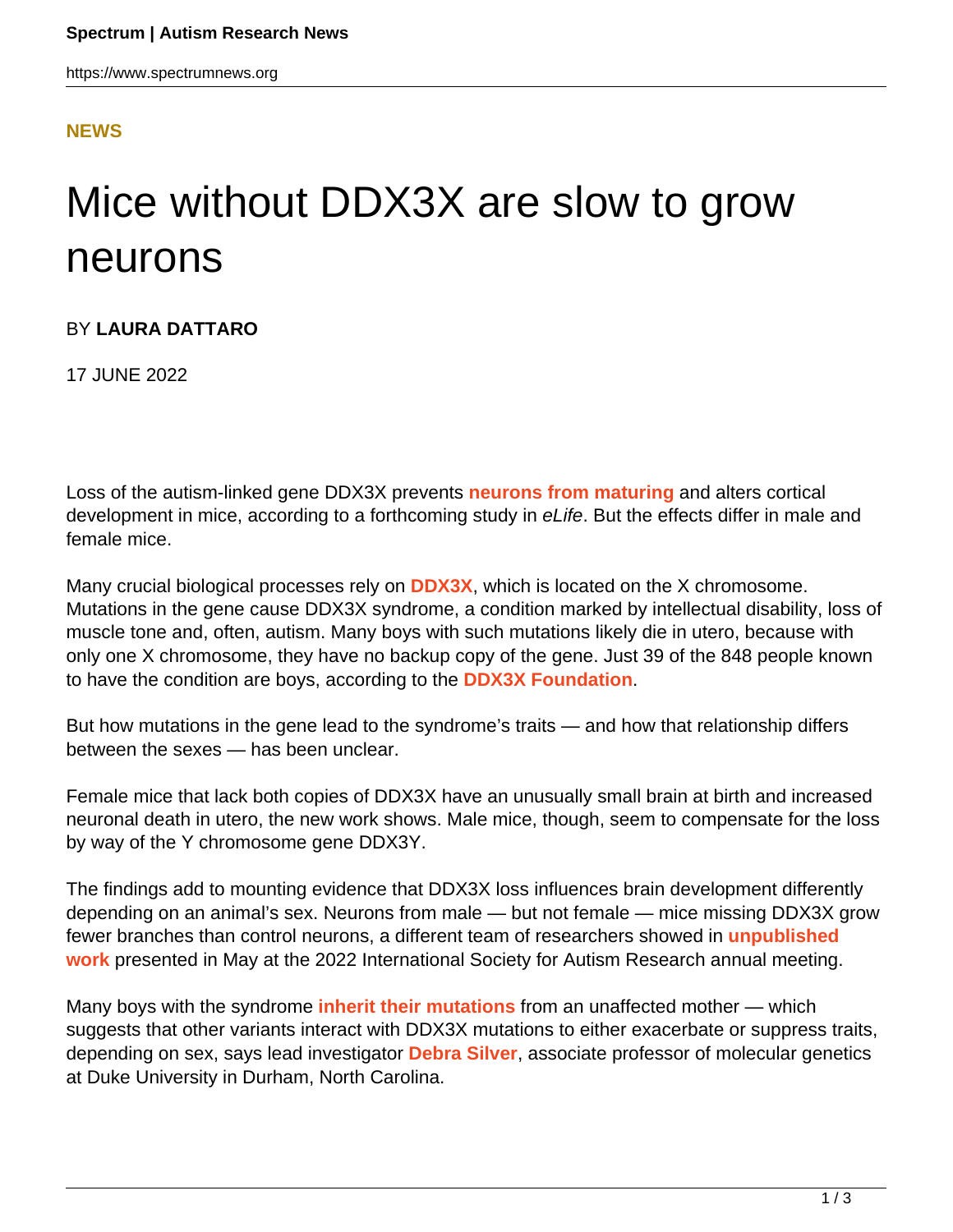"As a field it'll be really valuable to learn more about the sex differences and start to study, clinically, potential differences," she says.

Female mice lacking both copies of DDX3X are born with a cortex that is 50 percent smaller than that of controls, the researchers found after knocking out both copies of the gene in the animals' neural progenitor cells. In the last week of gestation, progenitor cells and newborn neurons showed elevated markers of impending cell death.

These problems did not arise in male knockout mice or female mice missing one copy of DDX3X. The males had increased cortical DDX3Y expression, suggesting it at least partly offset the missing DDX3X.

**Knockout brains**: At birth, the brains of control mice (left) differ from those of male (center) and female (right) mice missing DDX3X.

In utero, the neural progenitors of male knockouts and females with one copy of DDX3X struggled to mature, suggesting the gene is necessary for that process. In a dish, progenitor cells from those embryos divided fewer times than control cells did.

The team identified 147 proteins that were translated differently in the cortex of knockout mice compared with controls, all but 3 of which showed lowered translation. Many of the proteins are known to play crucial roles in neurogenesis.

The study supports the idea that genes involved in autism and related conditions are active in the earliest stages of brain development, says **[Emanuel DiCicco-Bloom](https://molbiosci.rutgers.edu/faculty-research/faculty/faculty-detail/80-c-d/262-dicicco-bloom-emanuel)**, professor of neuroscience and cell biology at Rutgers University in Piscataway, New Jersey.

"What I think is important is this is yet another risk gene saying, 'Yes, it's prenatal; yes, it's neurogenesis,'" he says. Neural precursor cells from autistic people **[don't proliferate](https://www.spectrumnews.org/news/different-forms-of-autism-have-opposite-problems-with-brain-precursor-cells/)** at typical rates, DiCicco-Bloom reported in May, though those rates vary by a person's genetics.

DDX3X "may be acting in a master regulatory role to control translation of multiple targets at a time," Silver says, "and that's going to be changing across development."

The findings show that DDX3X is necessary for translating RNA into proteins, DiCicco-Bloom says — a process that is also disrupted in **[fragile X](https://www.spectrumnews.org/news/fragile-x-syndromes-link-autism-explained/)** and **[Rett](https://www.spectrumnews.org/news/rett-syndromes-link-to-autism-explained)** syndromes.

"What is cool is that she's now expanded the number of processes we can identify and think about in genes that are expressed early," he says.